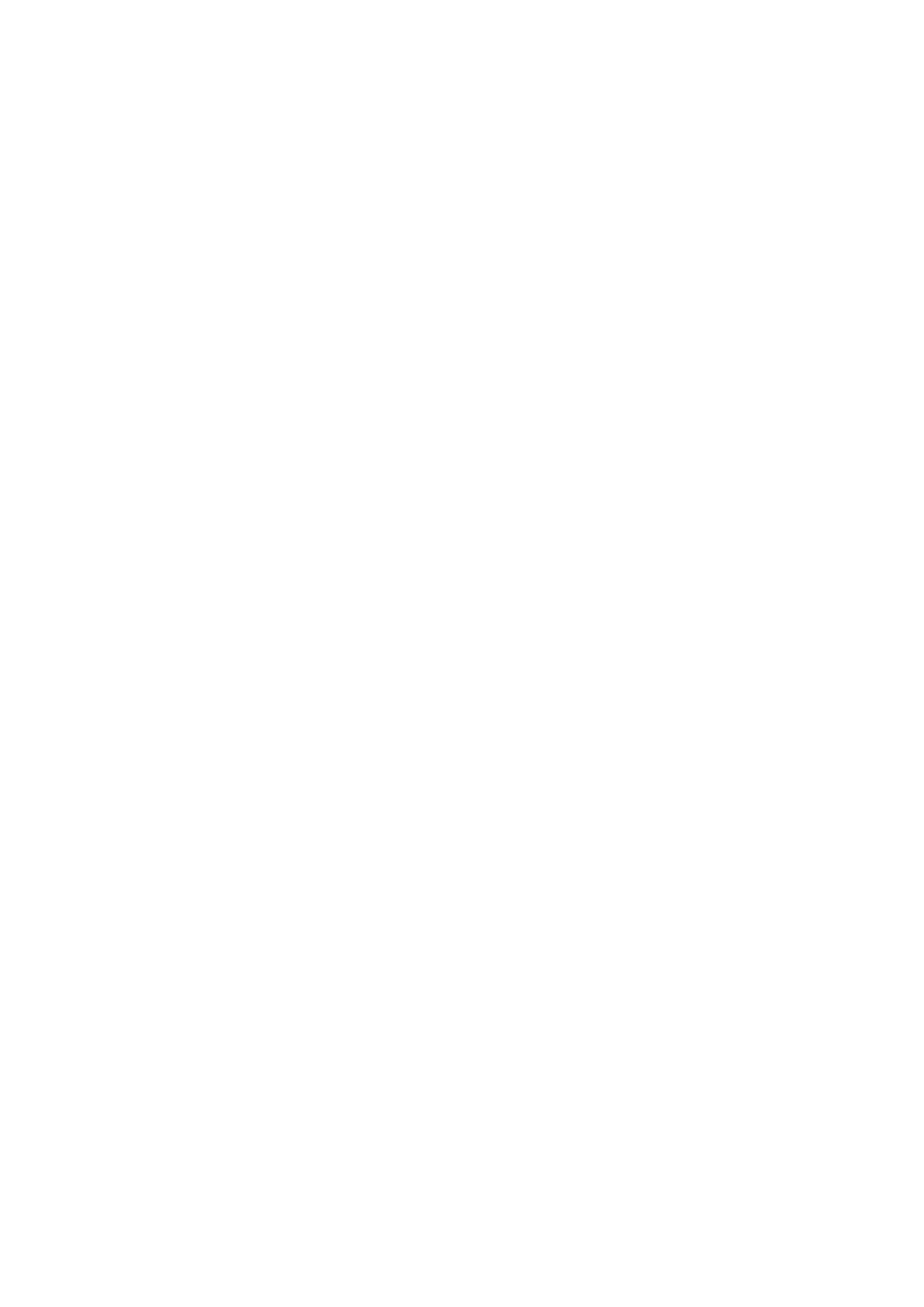# **Contents**

| Results: Younger adults' expectations of GP services  2 |  |
|---------------------------------------------------------|--|
|                                                         |  |
|                                                         |  |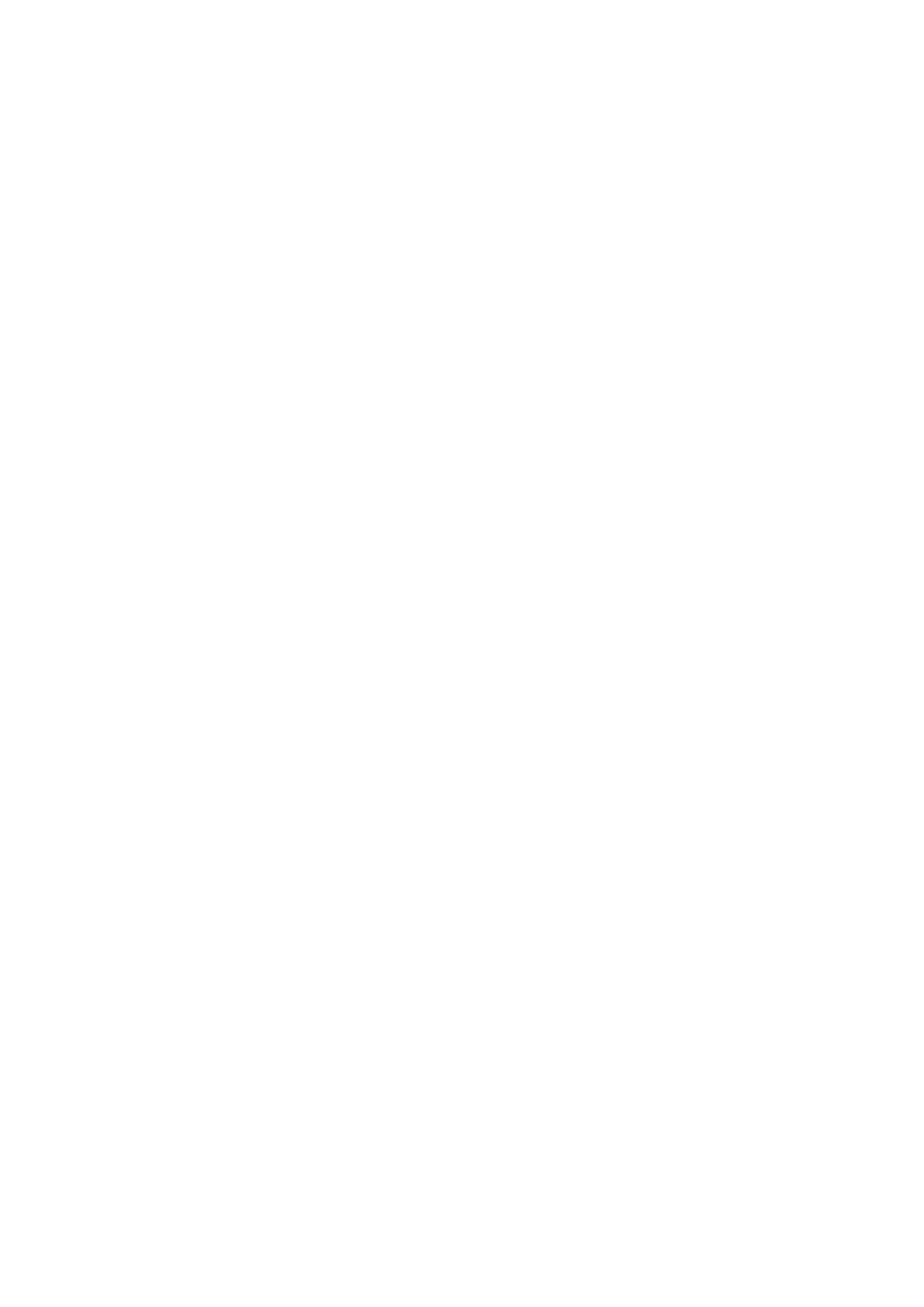#### <span id="page-4-0"></span>**Introduction**

In this short briefing note we explore the experience of younger adults (18-34 years) as consumers of general practice medical (GP) services. The analysis was motivated by two concerns:

- First, in the last five years there has been much debate about a generational divide in decisions made about welfare spending and the design of welfare support. Arguments about intergenerational inequality play out nationally but we also see them locally in our work. For example, younger people are overrepresented in advice queries about key aspects of welfare benefits. We wanted to know if there was a similar risk of younger people being overlooked in decisions about the design and delivery of public services.
- Second, we see daily in our own work at Citizens Advice that the way people access services is changing at great speed. Our own services are shifting rapidly, with digital technologies taking services into new and unexpected territories. Younger people are the vanguard of this change. We wanted to know if public services were facing similar changes in the way people want to use them, and whether they were keeping up.

Our findings suggest both these concerns were well-founded. Overall, younger patients are less satisfied with the service they receive from GPs than people aged 35 years and over. Across a wide range of measures of customer service, from the ability to secure an appointment, to the helpfulness of reception staff, 18-34 year olds have satisfaction levels often half that of older people, and sometimes far worse.

We do not see the results presented here as a criticism of GPs. Instead, we draw three main lessons:

- First, younger adults need new ways to speak up about the service they are receiving, so that public services can respond. This is particularly true for the kind of high-volume but small-scale inconveniences that would not normally prompt a serious complaint or pursuit of redress. We face the same challenge ourselves: 15 - 34 year olds are under-represented among the people coming to us for advice about GP services, with our caseload made up primarily of more serious and complex cases. Services need to provide new, light touch ways for their users to provide feedback on their preferences.
- Second, decision-makers need to ensure funding pressures do not exacerbate the generational divide in GP satisfaction. Younger people far prefer walk-in centres, many of which have closed in recent years. Evidence also suggests younger adults are more likely to turn to A&E when they cannot secure an appointment with the GP. A failure to meet their needs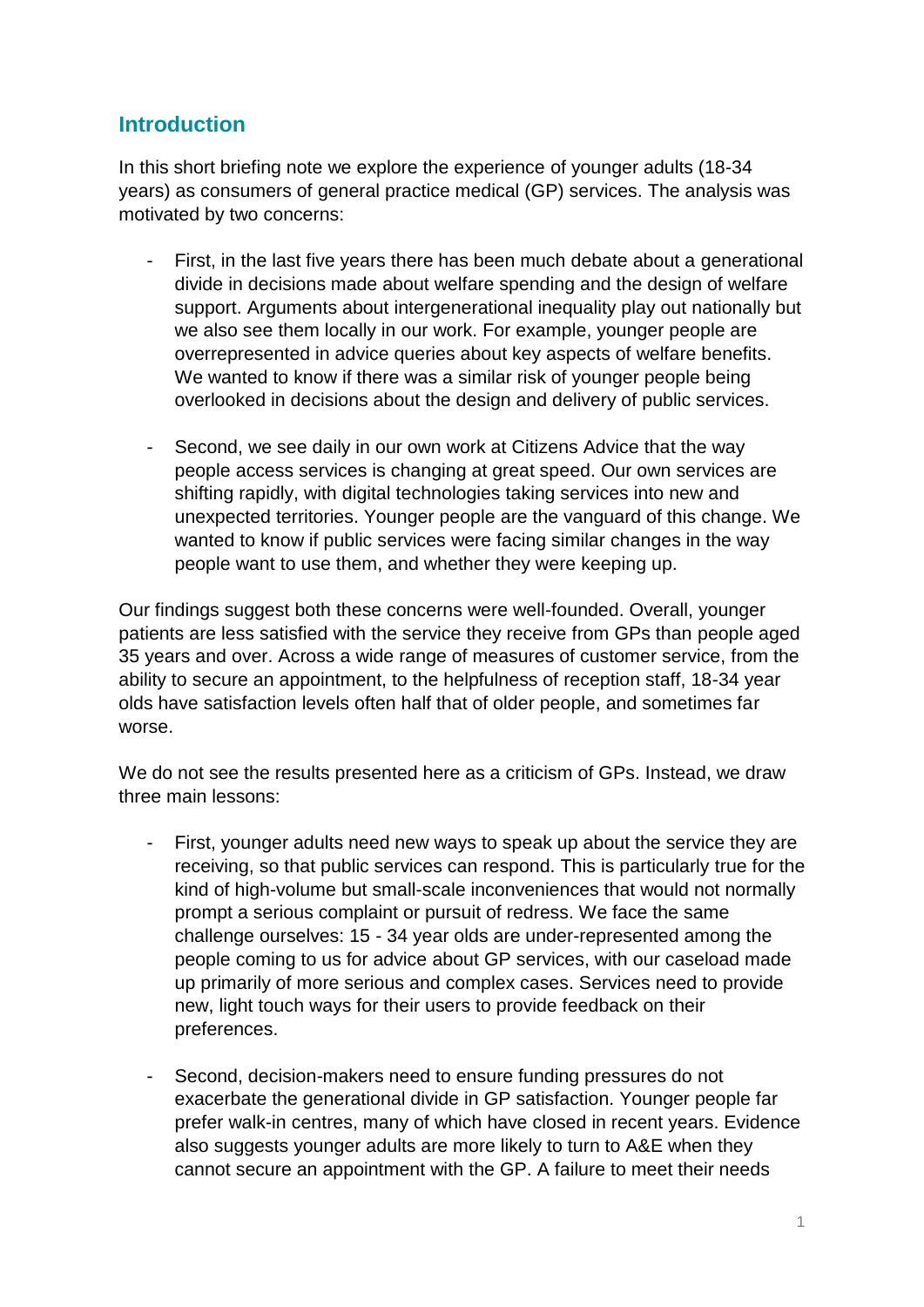piles even more pressure on budgets, while responding to younger people's needs could relieve valuable resources for re-allocation elsewhere.

Third, service is varied rather than poor. Many GPs across Britain are already transforming the way they provide services and embracing new technologies. This good practice needs to be spread to ensure the service as a whole keeps up with changing demands. One particular opportunity presents itself in January, when the rules around GP catchment areas are relaxed, allowing GPs to register patients away from their homes, for example near to a place of work. If these powers are used well they could particularly benefit younger adults who prefer a flexible GP relationship.

#### <span id="page-5-0"></span>**Results: Younger adults' expectations of GP services**

To understand how younger people are experiencing GP services we analysed data from the NHS GP Patient Survey. The survey, conducted twice a year by Ipsos Mori, asks patients to feedback their experiences of the service provided by their GP practice as well as their preferences for different approaches. The results are validated as Official Statistics. In this instance, we have analysed the data from the GP Patient Survey 2013-2014 published in July 2014, which is an aggregation of the July-September 2013 and January-March 2014 waves of data collection.

The GP Patient Survey is a quantitative survey in which questionnaires are sent by post to approximately 2.6 million people across England (split across two waves). Just over 900,000 questionnaires were returned, giving a response rate of 34 per cent. Surveys are sent to people who have been registered at the same GP practice for at least six months continuously. The questions asked in the Survey generally refer to the respondents most recent experience of their GP service. <sup>1</sup> The scale of the survey allows for detailed analysis by age, among other variables.

#### **Younger people are less satisfied with their GP service**

Figure 1 shows results for patient ratings of their overall experience of their GP services by age. It looks specifically at those who rated the service as 'very good'. Overall, these are positive figures but the results change steeply by age. 30 per cent of respondents aged 18-34 years rated their overall experience of using their GP service as 'very good'. This compares to 64 per cent of people aged 75 and over. 18-34 year olds also rated their confidence and trust in their GP as lower than other age groups, with 57 per cent in the 18-34 group saying they have confidence/trust in their GP compared to over 70 per cent for all people aged 65 and over. Overall satisfaction with GPs is more than twice as high among those of pension age as among younger people.

 $\overline{a}$ <sup>1</sup> Ipsos Mori (2014) 'GP Patient Survey Technical Annex Annual Report 2013-14' NHS England [http://gp](http://gp-survey-production.s3.amazonaws.com/archive/2014/July/1301375001_Technical%20Annex%202013-2014_FINAL%20v1.pdf)[survey-production.s3.amazonaws.com/archive/2014/July/1301375001\\_Technical%20Annex%202013-](http://gp-survey-production.s3.amazonaws.com/archive/2014/July/1301375001_Technical%20Annex%202013-2014_FINAL%20v1.pdf) [2014\\_FINAL%20v1.pdf](http://gp-survey-production.s3.amazonaws.com/archive/2014/July/1301375001_Technical%20Annex%202013-2014_FINAL%20v1.pdf)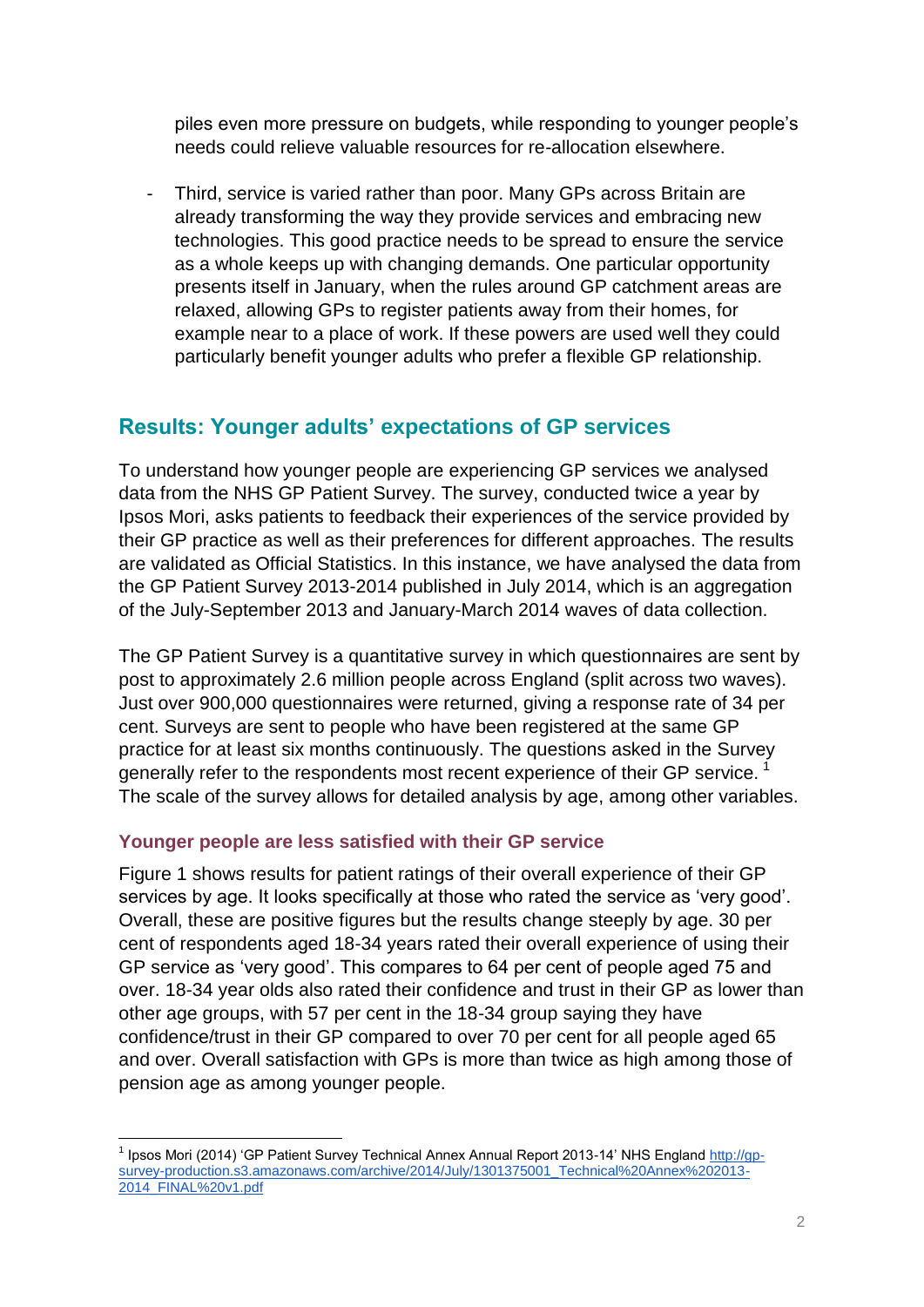

**Figure 1: Proportion of respondents who rated their overall experience of the GP service as 'very good'; respondents who chose 'yes, definitely' to statement about their overall trust and confidence in the GP, by age** 

Source: Citizens Advice analysis of the GP Patient Survey Ipsos MORI for NHS England July

#### **Younger people find it harder to get an appointment**

What is driving these overall figures? The Patient Survey also asks a number of questions that allow us to explore the drivers of the overall satisfaction results.



**Figure 2: Proportion of respondents who said they were unable to get an appointment to see or speak to a healthcare professional, by age**

Age

Source: Citizens Advice analysis of the GP Patient Survey Ipsos MORI for NHS England July 2014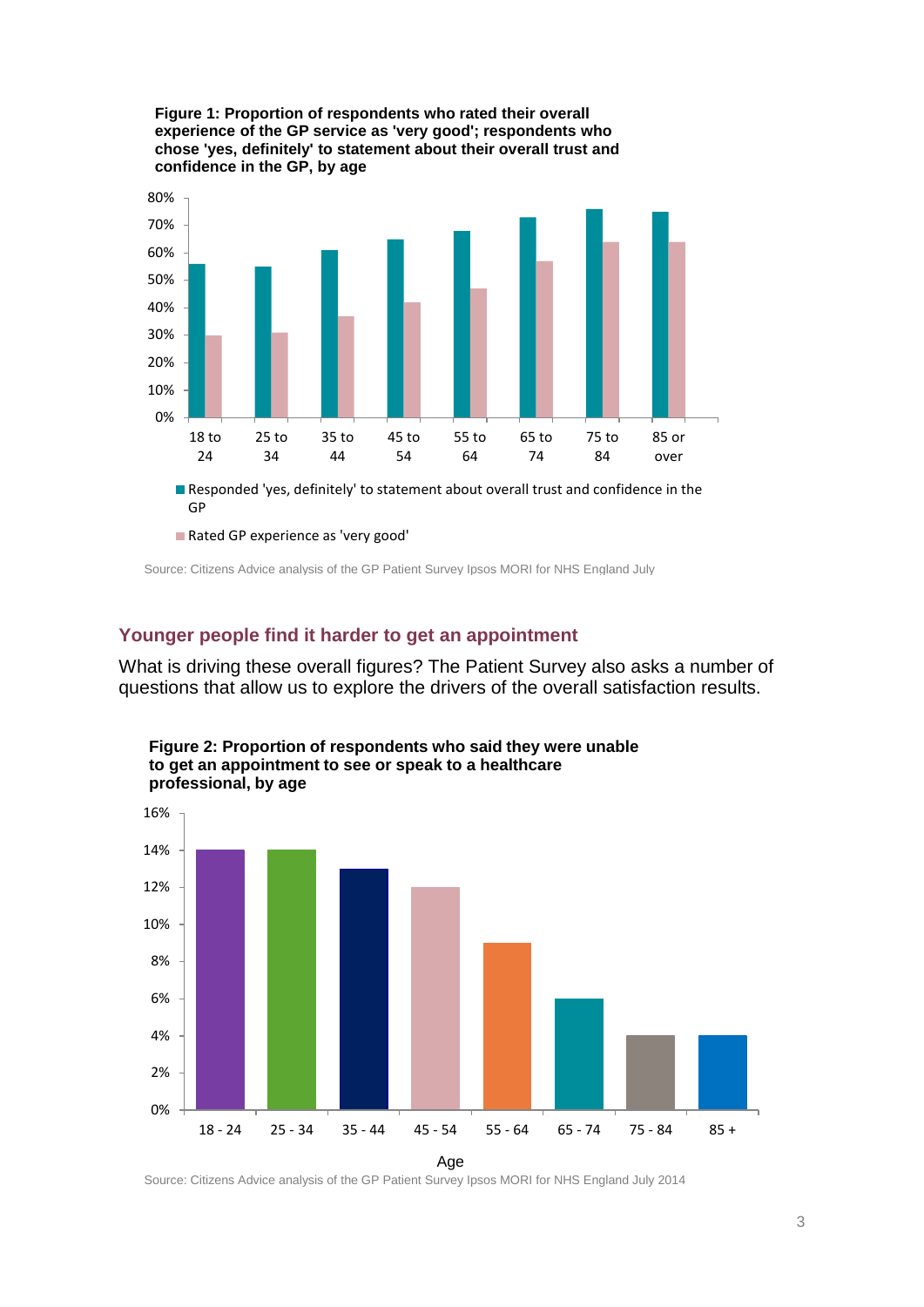Figure 2 shows analysis by age group of patients who report being unable to get an appointment with their GP. The youngest age group is more than twice as likely to be unable to secure an appointment than all groups of pension age.

Figure 3 suggests people in the younger age groups who do secure appointments also find the time less convenient. This analysis shows an even steeper gradient by age, with younger people three to five times more likely than people of retirement age finding their appointment time not very convenient. Perhaps related to these figures, we also find that 18 - 34 year olds describe the GP receptionist as 'not very helpful' at significantly higher rates than older respondents. It seems likely that difficulty with appointments and booking times affects the overall customer experience.



**Figure 3: Proportion of respondents who described the appointment time offered as 'not very convenient'** 

Source: Citizens Advice analysis of the GP Patient Survey Ipsos MORI for NHS England July 2014

#### **Younger people less likely to see a health professional and more likely to attend A&E if they cannot secure an appointment**

Figures 4 and 5 show what people do when they are unable to get an appointment at the GP surgery. These results, too, vary by age. Figure 4 shows that, compared to other age groups, younger people are far less likely to speak to a health professional at all if they are unable to get an appointment. Here the picture is somewhat more complicated, with patients aged over 85 also tending to go without contact with a health professional, although at lower rates than younger groups.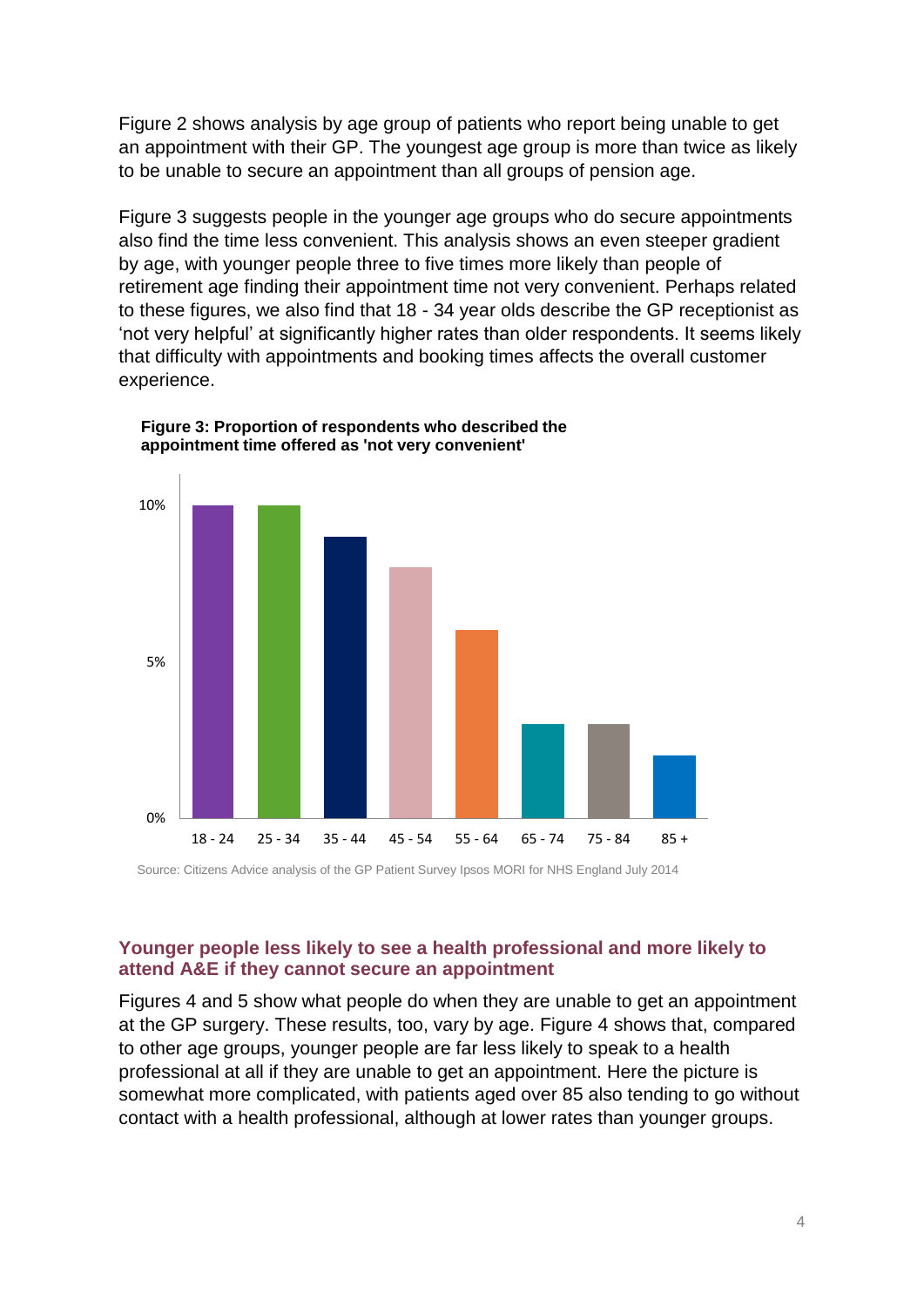

**Figure 4: Proportion of respondents who did not see or speak to a health professional following unavailability of an appointment/ convenient appointment**



**Figure 5: Proportion of respondents who attended A&E/walk-in centre or saw a pharmacist after being unable to secure an appointment at the GP practice**

Source: Citizens Advice analysis of the GP Patient Survey Ipsos MORI for NHS England July 2014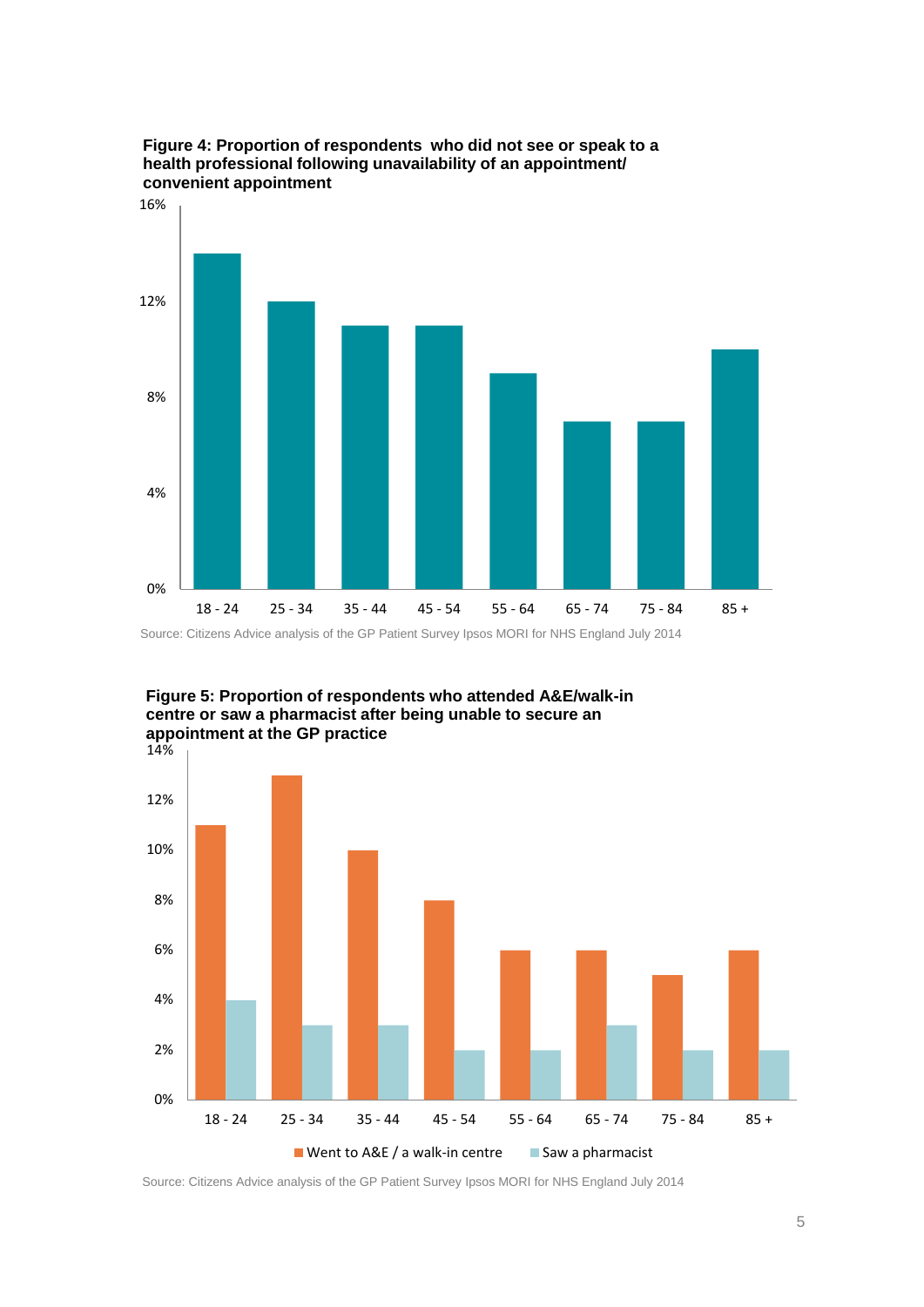Figure 5 shows how patients respond when they cannot secure a GP appointment. The younger age group is far more likely to turn to an accident and emergency department or to a walk-in centre if they cannot secure an appointment with their GP. They are more than twice as likely to do this than those 65+. Unfortunately the GP Patient Survey does not break down results for A&E and walk-in centres separately, so it is difficult to determine the proportion of young people who turn to each. Nonetheless, this result suggests that the failure to meet young people's needs for GP appointments could be exerting wider funding pressures on other parts of the health service.

#### **Box A: Younger people in Citizens Advice Data**

As well as looking at NHS Patient Survey data, we have analysed data from Citizens Advice bureaux across England and Wales. In the year to September 2014, almost 4,500 people came to us with an issue related to GP services. Although younger adults make-up 33 per cent of the overall population (ONS 2011), and 15 - 34 year olds make up around 30 per cent of the people who seek face-to-face advice from Citizens Advice, they comprise only 21 per cent of the people who seek advice about GP services at local Citizens Advice bureaux. We may infer a number of things from this difference; perhaps the problems younger adults experience around GP services are of a lower level than the other issues they bring to Citizens Advice, or, as Figure 4 indicates, when faced with a problem such as getting a GP appointment, younger people are less likely than other age groups to take positive steps to address the problem.

### **Figure 6: People aged 15-34 years as a proportion of Citizens Advice clients, overall and by selected specific advice areas**



Conversely, when we look at an issue like the sanctioning of Jobseeker's Allowance recipients, people aged 15-34 years make up almost 40 per cent of advice queries received. This reflects both the higher proportion of younger people who experience this issue, and the impact of the issue on their lives.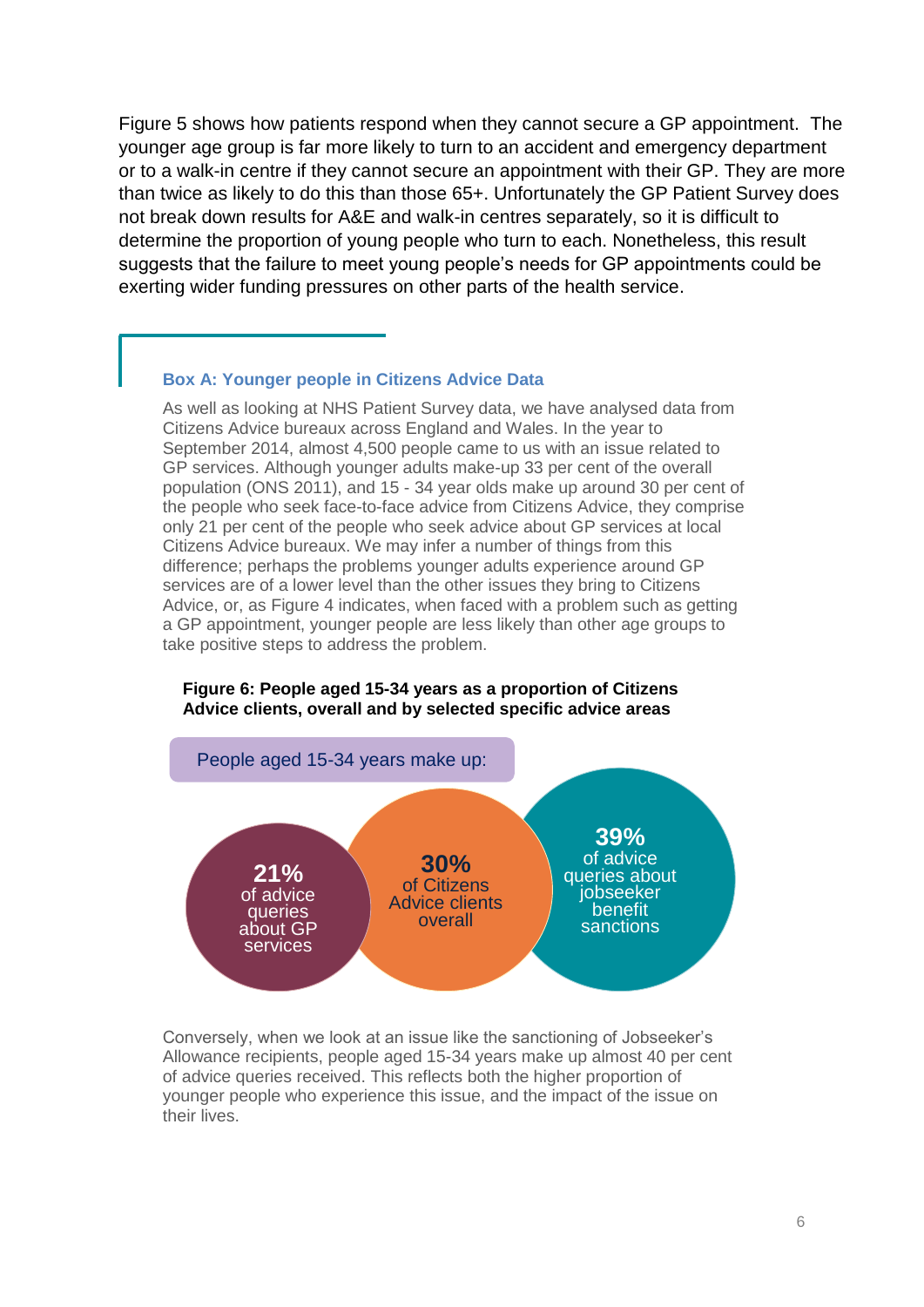An analysis of the qualitative data on advice issues about GPs collected by Citizens Advice bureaux suggests that most are complex cases with high levels of detriment. The GP Patient Survey shows younger people facing lower levels of difficulties, albeit in very high volumes, suggesting there may be a need for easier ways of reporting lower level inconveniences and seeking rapid redress.

#### **Dissatisfaction with GP services has been a longstanding issue for younger adults**

The GP Patient Survey has been carried out regularly since 2007. While there was a significant change in the questions in the survey two years ago, we can extrapolate from general satisfaction rates to see whether the GP service generational divide has widened or narrowed over time.

In the results of the 2008-09 Survey, respondents rated their satisfaction with their GP service as "very high" as follows:

- 38 per cent of 18-24 year olds
- 72 per cent of 65-84 year olds
- 72 per cent of 85+ year olds

The 2010 report also found older patients to be more satisfied with the care they received at their surgery than younger patients, with the following breakdown by age of those who rated their satisfaction with their GP service as "very high":

- 36% of 18-24 year olds
- 42% of 25-44 year olds and
- 54% of 45-64 year olds
- 69% of 65-84 year olds
- 70% of 85+ year olds

These data are not directly comparable with the 2013/14 results because of a change in the wording of the overall question about satisfaction. Overall, it seems likely that the generational divide in satisfaction with GP services has been a longstanding issue and has not narrowed markedly over time.

#### <span id="page-10-0"></span>**Opportunities**

Overall, our results suggest that people's expectations of GP services differ sharply across generations. As the population ages, these new preferences are likely to take hold more generally, suggesting that it is important services do more to respond to the needs and preferences of today's young people.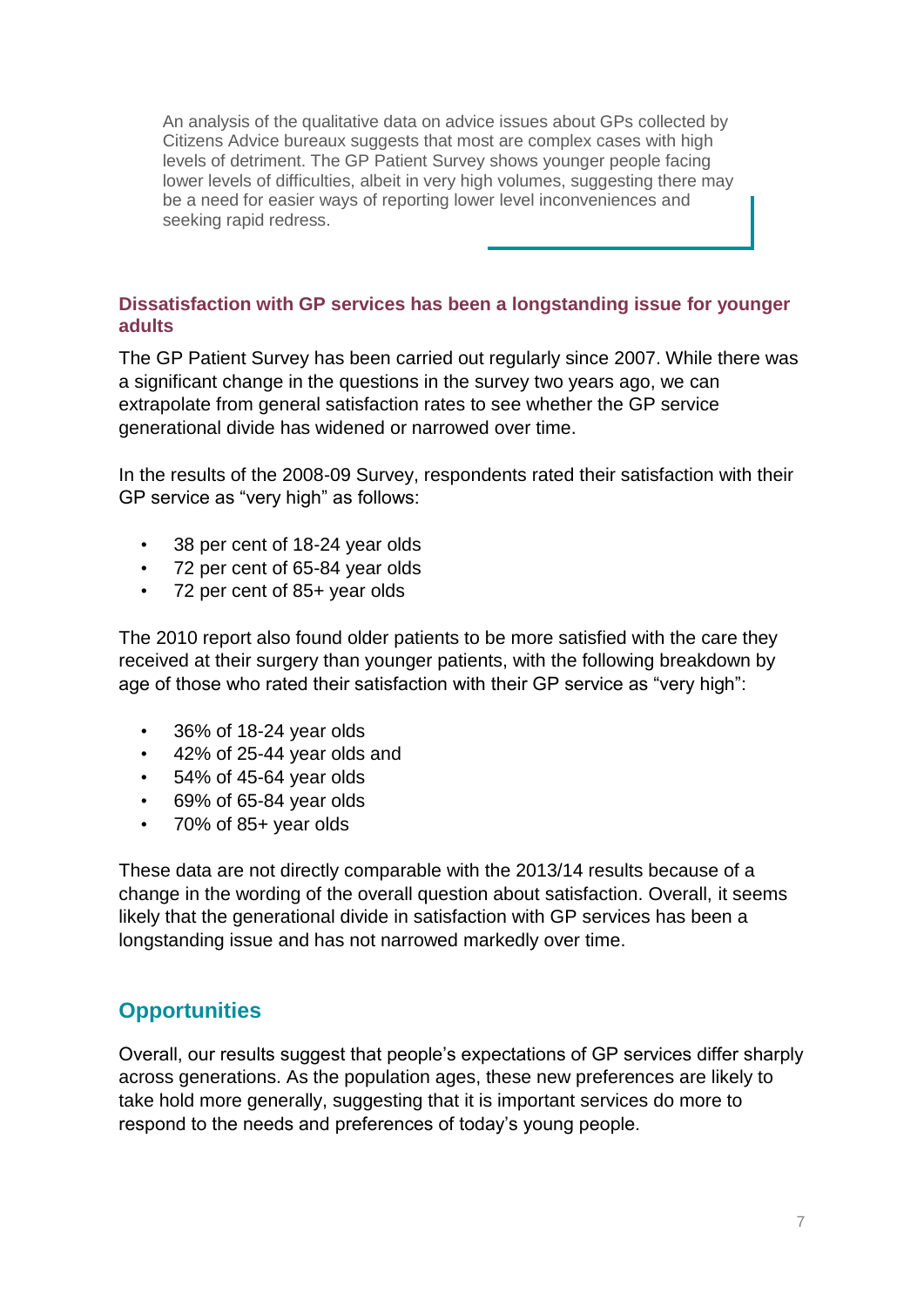The data also point to a number of specific opportunities to better serve younger age groups. As we might expect, young people are dramatically more likely to want to book appointments online. The deadline to implement Patient Online is fast approaching, placing a contractual obligation on GP practices to provide online appointment booking systems.<sup>2</sup> It will be important to monitor this reform to understand whether and how it affects access to GP services for younger people.

Perhaps more significantly, as Figure 7 illustrates, younger people are less inclined to have a preferred GP. As the results for walk-in centres also suggest, young people value flexibility and convenience in GP services. This is a timely finding, because from January 2015 GPs will be able to move away from catchment areas as a way of determining whether or not to register a patient. This will allow GPs, for example, to register patients near their place of work rather than near their homes. GPs will have the right, but not the obligation, to use these powers. Our analysis suggests there might be high demand from younger people for them to do so.



**Figure 7: Proportion of respondents who identified they had a preferred GP or not, by age**

Source: Citizens Advice analysis of the GP Patient Survey Ipsos MORI for NHS England July 2014

 $\overline{a}$ 

 $2$  GP practices need to implement Patient Online by March 2015, which will allow online appointment booking and cancellation, repeat prescriptions and access to basic patient records. This requirement is set by General Medical Services Contracts and Personal Medical Services Agreements 2014-15.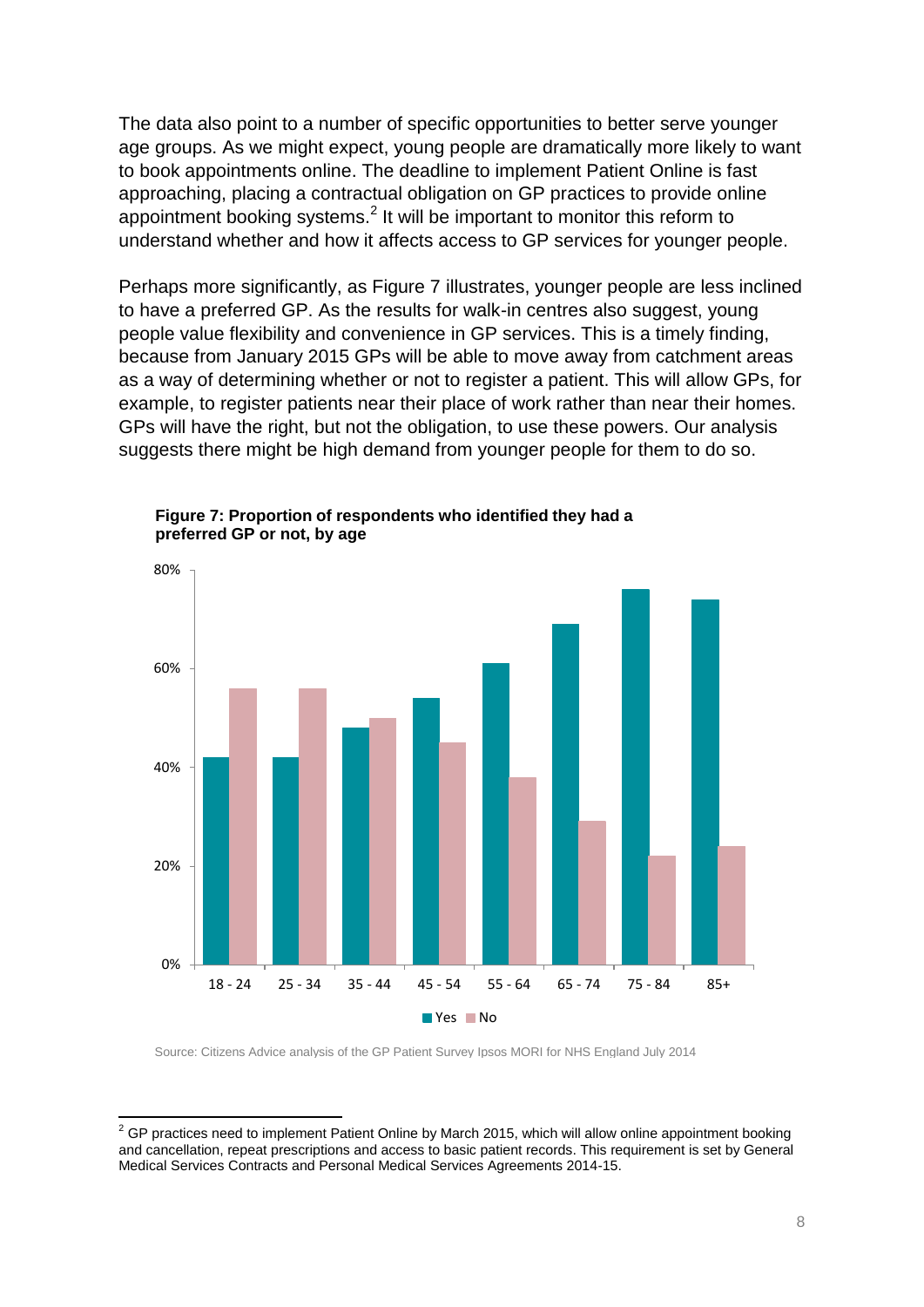The fact that younger people are quick to turn to A&E or walk-in centres shows that there are also pitfalls that need to be avoided in a difficult funding context. Pressure on A&E is high, and our analysis suggests that serving young people better through GPs is one effective way of reducing that pressure. On the other hand, in England, many walk-in-centres are closing. Monitor reports that 50 walk in centres have closed since 2010, some being reconfigured into urgent care and A&E, and some being decommissioned entirely. As at 2014, this leaves just 185 walk in centres in England. $3$ 

In their review of walk-in centres, Monitor notes that younger people are the predominant users, and finds that such services also increase engagement with primary health care by 'harder to reach' groups and young to middle-aged men. They identify potential risks in the reduction in walk-in centre provision for a range of groups who may struggle to access more traditional primary care services.<sup>4</sup> Reducing the availability of walk-in care is unlikely to increase take-up of more traditional service provision.

#### **Box B: Best practice among GP surgeries**

Both the NHS as a whole, and specific GP practices, are already taking steps to respond to the changing needs of patients. Across the country there are numerous examples of GP surgeries using new technologies to improve services for all patients.

#### **Case study 1**

The Marple Cottage Surgery near Stockport was an early implementer of online appointment booking and now 15 per cent of the practice's patients use this system. Previously, all patients had to call or attend the surgery in person to obtain an appointment. Many patients found this to be inconvenient and the system often caused a rush of calls to the surgery in the morning. As a result it was not unusual for patients to book an appointment as a precaution, only to cancel or miss the appointment. The online booking system has reduced pressure on phone lines and has reduced the share of appointments being booked as a contingency.<sup>5</sup>

#### **Case study 2**

GP surgeries in Tower Hamlets, London, regularly analyse their appointment data to find out more about the appointments being offered and to better understand patterns of patient uptake. By comparing data with other surgeries in the area they are able to look at their data relative to peers. understanding and responding to patient demand more effectively.<sup>6</sup>

 $\overline{a}$  $3$  Monitor (February 2014) Walk-in centre review: final report and recommendations [https://www.gov.uk/government/uploads/system/uploads/attachment\\_data/file/283778/WalkInCentreFinalRepor](https://www.gov.uk/government/uploads/system/uploads/attachment_data/file/283778/WalkInCentreFinalReportFeb14.pdf) [tFeb14.pdf](https://www.gov.uk/government/uploads/system/uploads/attachment_data/file/283778/WalkInCentreFinalReportFeb14.pdf) 4

ibid pp. 51-57

<sup>5</sup> NHS Practice Management Network (undated) 'Improving access, responding to patients' p. 33 [http://www.practicemanagement.org.uk/uploads/access\\_guide/090702\\_\\_improving\\_access\\_responding\\_to\\_pat](http://www.practicemanagement.org.uk/uploads/access_guide/090702__improving_access_responding_to_patients_final.pdf) ients\_final.pdf

<sup>&</sup>lt;sup>6</sup> Department of Health NHS (2009) 'Primary Care & Community Services: Improving GP access and responsiveness' p. 39 http://www.productiveprimarycare.co.uk/Data/Sites/1/dh\_accessguide.pdf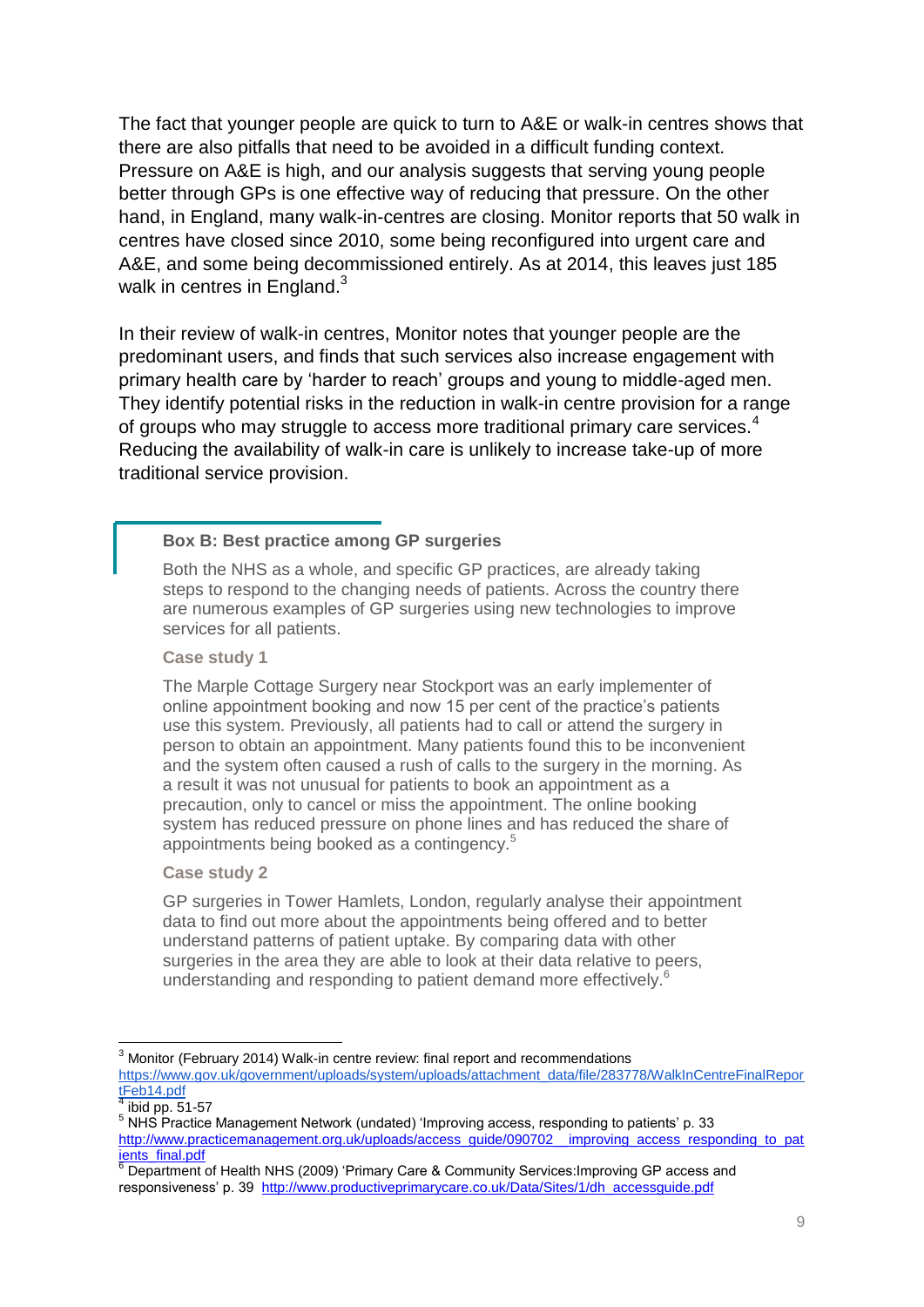#### **Case study 3**

In the London borough of Croydon the Brigstock Medical Practice found that patients were often failing to attend booked appointments. This cost staff time and money and reduced access for other patients. The practice found that the patients not attending booked appointments tended to be younger. The practice chose to implement a text messaging system to remind people of their appointment, which led to a reduction of a third in missed appointments. The practice is now using the same system for healthcare campaigns and to send reminders, for example reminding patients not to eat before certain types of tests. Patient responses to the system have been very positive.<sup>7</sup>

These examples show it is possible for practices to modernise the service they offer to patients. The technologies employed in these examples have been available for some time, are thus cost effective to implement, and the benefits have a strong evidence base.

#### <span id="page-13-0"></span>**Conclusion**

There is no simple way to modernise access to primary healthcare for younger people. At different parts of the system, and at various pressure points, there is a need to identify and address the concerns of 18-34 year olds. The relative good health and adaptability of younger people mean they can be overlooked in debates about healthcare delivery. But failure to engage with young people's needs builds problems for the future. As tomorrow's middle aged patients, young people are likely to give us an insight into how overall patient preferences are likely to change in coming years, for example, as a preference for digital access grows over time.

What would primary health services look like if they better reflected the needs and expectations of younger adults? The data indicates four key features:

- Online/digital appointment booking
- Greater walk-in opportunities
- More accessible health services in the community
- Improve access where people work / study
- More flexible appointment times

Responsibility for delivering these changes is spread widely, with many bodies having a role to play. Local Authorities can exert influence through the Joint Strategic Needs Assessment. The NHS can act by promoting and monitoring take up of the relaxation of GP registration boundaries from January 2015. The Care Quality Commission, in its new approach to inspecting and monitoring GP services, could look at a range of indicators and how they differ by age, particularly accessibility, as well as seeking to understand how the experiences of underrepresented patients can be fed back into overall service design. And, of course,

 $\overline{a}$ 

 $7$  NHS Practice Management Network op cit p. 41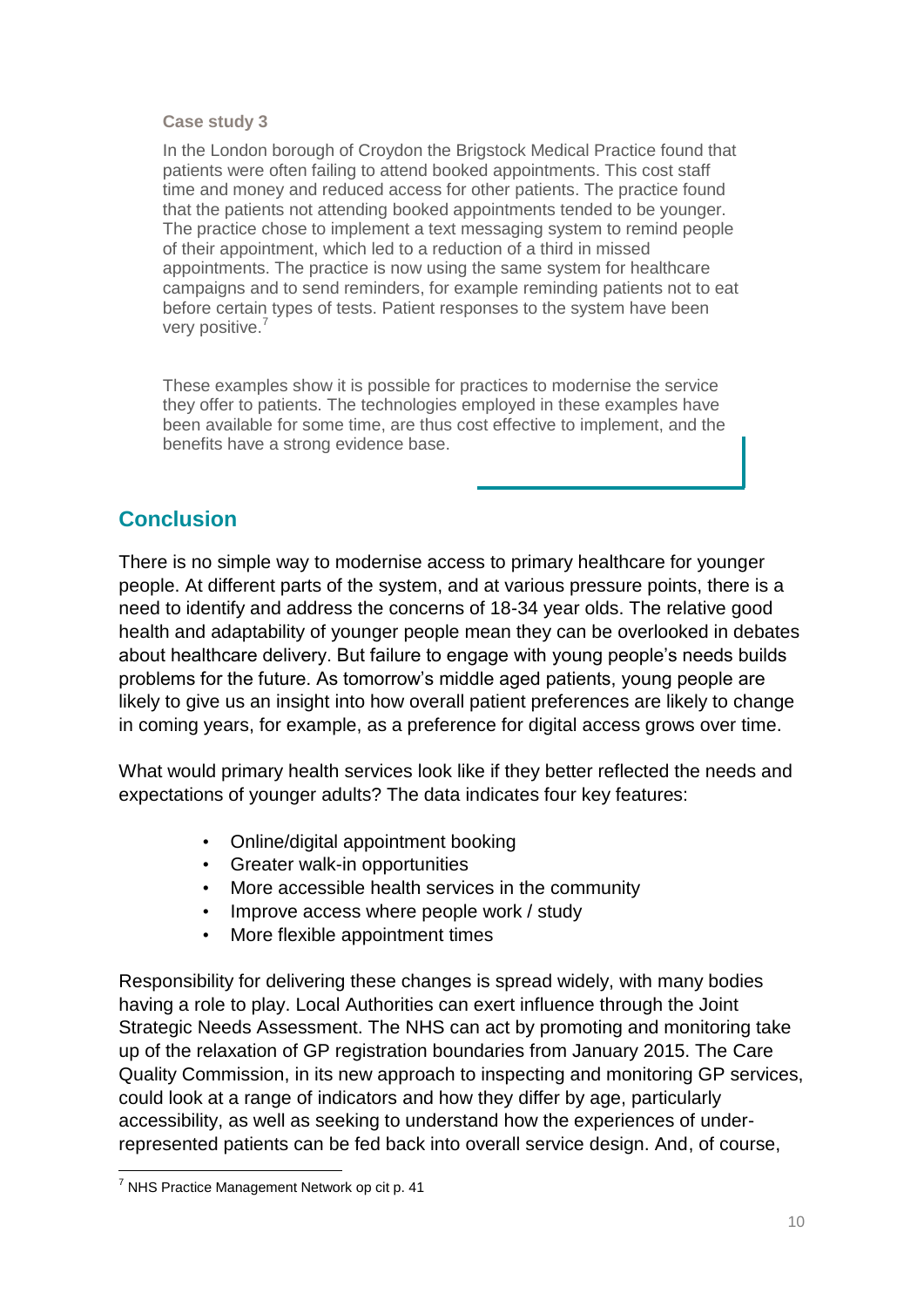Clinical Commissioning Groups and GP surgeries themselves have a responsibility to respond to changing patient needs. Taking up the new powers to relax registration boundaries will be just one way to do this in 2015.

Finally, it is important that all parts of the healthcare system, and indeed all public services, actively seek feedback from all ages, recognising in particular that younger people provide a glimpse into the future of how people are likely to interact with public services.